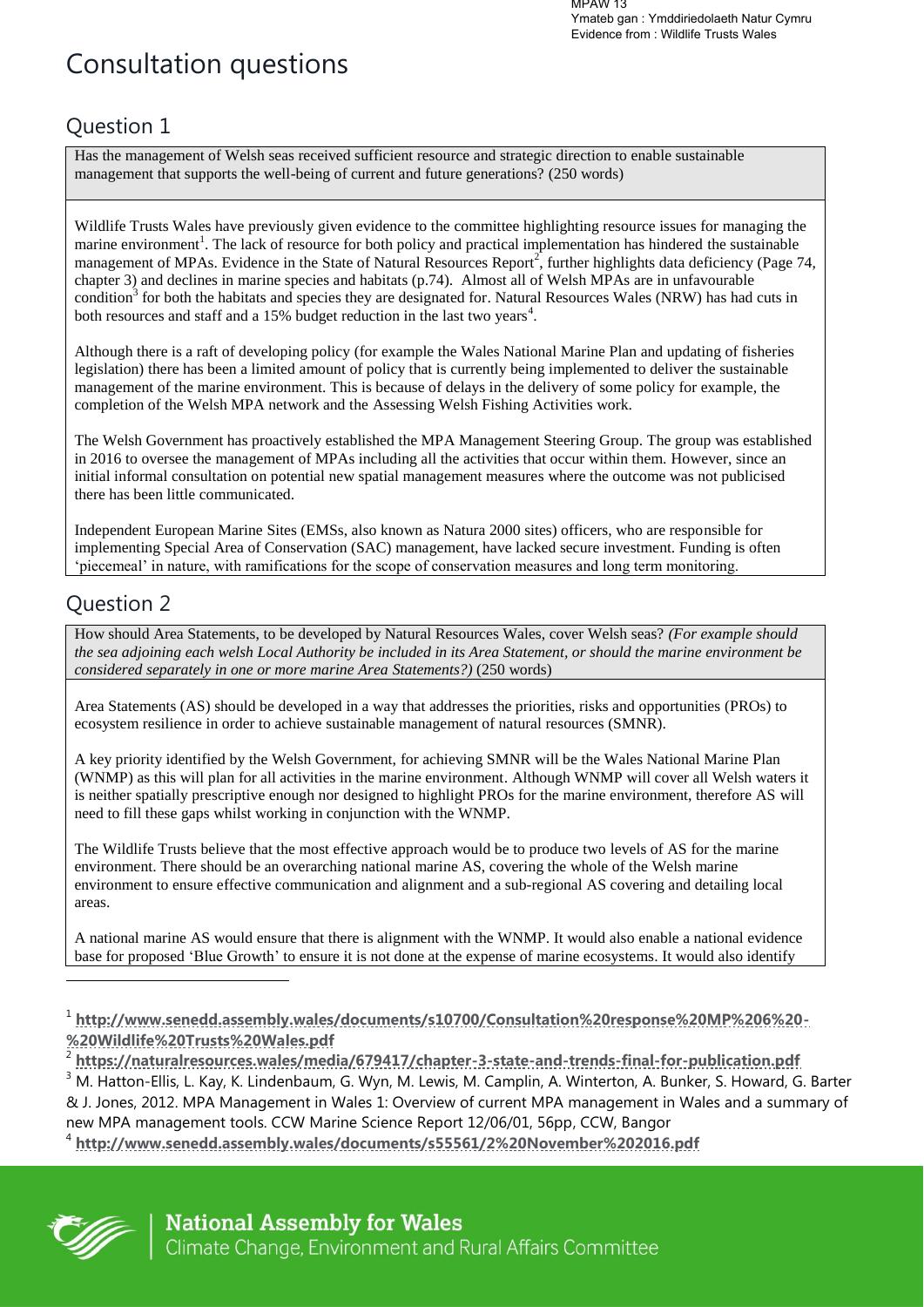nationally PROs to create multiple benefits to aid the placement of new industries whilst restoring the marine environment.

Sub-regional AS would cover the land-sea interface and would also enable local authorities to mitigate terrestrial impacts to the marine environment. Due to the different scale sub-regional AS would be able to identify PROs that would be missed in a national AS. These would enable sub-regional AS to inform the national AS.

### Question 3

How well are Wales' MPAs currently being managed? *(This can include aspects such as the condition of sites, staffing to deliver management, surveillance and enforcement activities and the data on the extent of activities taking place in MPAs)* (250 words)

As previously stated, there is a wider concern of funding for NRW to deliver enforcement and management. In Wales there are European Marine Site (EMS) officers that are funded and employed on behalf of local Regulating Authority Groups (RAGs) to ensure all relevant statutory bodies work in partnership. The EMS officers are responsible for delivering the management plans for the individual Special Areas of Conservation.

The officers lack long-term, secure investment and resourcing for their posts, ultimately affecting their ability to work cohesively and consistently as well as affecting their ability to make longer term plans and initiatives in place to achieve effective management of the sites.

Limited resourcing is available for effective monitoring and enforcement of the sites. Resources should be available for fit for purpose research, data collection, regular monitoring of habitats and species and to ensure full enforcement of activity to inform management decisions.

The recommendations of the 2012, CCW report that highlights that 47% of species and 54% of habitat features<sup>3</sup> of Natura 2000 sites were in unfavourable condition, need to be implemented.

### Question 4

What are the key issues affecting the effective management of multi-use MPAs? (250 words)

Under the EU Birds and Habitats Directives there are duties to ensure robust consenting processes. This should enable the determination of what plans and projects can take place within MPAs. This in turn would provide for sustainable development within MPAs if the Directives are implemented correctly.

It is identified in the recent SoNaRR report<sup>2</sup> and CCW report<sup>3</sup> that the majority of Wales' MPAs are currently in a degraded state. The Welsh Government and NRW should prioritise the restoration of MPA features to a favourable conservation status. It is key for the Welsh Government to do more to ensure that current levels of activity are not detrimental to restoring and enhancing the features of MPAs to enable long-term benefits. More needs to be done to ensure this and that there are not cumulative and in combination effects from multiple activities. An example, is the recent draft of the Welsh Government's assessment of the impacts of Welsh fishing activities in MPAs, for those activities that are likely to or will have an effect it is not clear what the Government intends to do to prevent damage to MPAs from these activities.

It is important that the 'Blue Growth' agenda does not hinder the achievement of MPA conservation objectives. An example is in the current draft WNMP where opportunity maps have been created for different activities but it is understood that these have not taken into account the environmental needs of MPAs or the wider marine environment. It is important that the Welsh Government ensures that there are no cumulative or in combination of developments such as energy developments in the Severn Estuary.

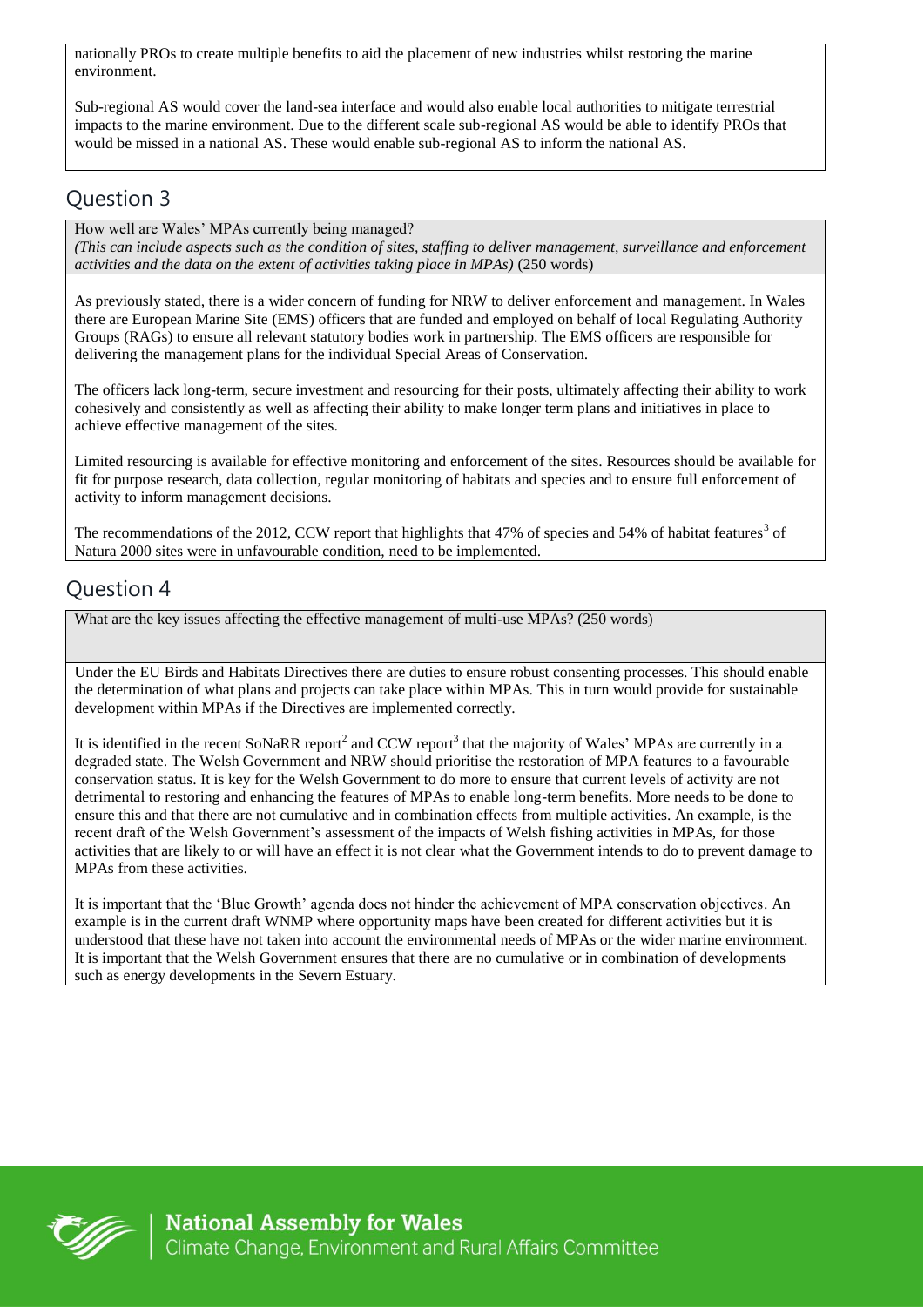## Question 5

Do existing Welsh MPAs currently provide the right protection for the conservation of Welsh marine biodiversity? (250 words)

The majority of the Welsh MPA network is designated under the EU Nature Directives. The Directives recently underwent the Refit process<sup>5</sup>. This process showed that the Directives are fit for purpose therefore they would provide biodiversity benefit if they are properly implemented. However, currently MPAs are not meeting their conservation objectives with the majority of sites being in unfavourable condition. This would indicate that the Directives are not being implemented properly.

The Welsh Government recently commissioned a report into assessing any GAPS within the MPA network<sup>6</sup>, which found that Wales currently does not have MPAs that protect biodiversity at different depth ranges and offshore sublittoral habitats is under-represented. We welcome the designation of new European sites for harbour porpoise, and seabirds but these sites do not include other mobile species. We would welcome the designation of further sites for mobile species as this was another gap identified.

Species and habitat protection measures outside of protected sites must also be effectively resourced to support an ecosystem approach and the coherence of the MPA network , as well as a greater understanding of how MPAs can be enhanced through wider marine management, including the Marine Plan, the Marine Strategy Framework Directive etc. A range of management measures are needed to support mobile species (e.g. increasing the selectivity of fishing gears and reducing pressures from underwater noise), and further investment towards understanding how multiple benefits can be derived from 'Blue Growth' initiatives (e.g. aquaculture) to support areas of sea outside of MPAs. This reflects the need to consider ecosystem health and resilience, and the importance of SMNR in the marine environment.

### Question 6

What lessons can be learnt from current MPA management activity in Wales (including designation, implementation and enforcement)? (250 words)

Despite a large area of inshore waters being included within  $MPAs^3$ , the marine environment around Wales continues to decline with few features in favourable conservation status, indicating that designation without investment is failing in the delivery of conservation objectives.<sup>7</sup>

EMS Officers, though chronically under-resourced, are critical in bringing together all the local stakeholders in delivering the MPA management plans. The EMS officers also deliver a huge number of initiatives, such as, guidelines for sustainable intertidal bait and seaweed collection in Wales<sup>8</sup>, this enable cross sector relationships.

Stakeholders are key to effective management of MPA and it is important to involve a wide stakeholder base in decisions affecting MPA management. In Wales the eNGOs provide data and resource to aid in the effective designation, implementation and enforcement of MPAs. An example is the work the Wildlife Trust of South and West Wales's Cardigan Bay Marine Wildlife Centre which conducted over 1,618 hours of surveys in New Quay from 2013- 2015 contributing over 80% of the data to the Dolphin Watch Project which is used to assesses the effectiveness of the voluntary code of conduct along the Ceredigion coastline<sup>9</sup> and helps informs the management of the Cardigan Bay SAC.

Although 35% of the Welsh inshore is within the boundary of a protected site, this metric gives a false picture of the level of protection afforded to the site. MPAs and their management are designated and designed to protect certain features and sub features within a site instead of protected the entire site. Therefore although 35% of the inshore is within a designation it is not all being protected or managed. More needs to be done in terms of public awareness of



 $\overline{a}$ 

<sup>&</sup>lt;sup>5</sup> http://ec.europa.eu/environment/nature/legislation/fitness\_check/index\_en.htm

<sup>6</sup> **[http://jncc.defra.gov.uk/pdf/JNCC\\_NetworkProgressWelshWaters\\_Final.pdf](http://jncc.defra.gov.uk/pdf/JNCC_NetworkProgressWelshWaters_Final.pdf)**

 $<sup>7</sup>$  Acknowledging that some threats cannot be mitigated through site management alone.</sup>

<sup>&</sup>lt;sup>8</sup> Pembrokeshire Marine Special Area of Conservation (SAC) Relevant Authority Group (RAG) Annual Report 2014

<sup>&</sup>lt;sup>9</sup> Perry, S.L (2016). Dolphin Watch: Bottlenose dolphins and boat traffic on the Ceredigion coast, west Wales 2013-2015. Report by the Wildlife Trust of South and West Wales for Ceredigion County Council, 33pp.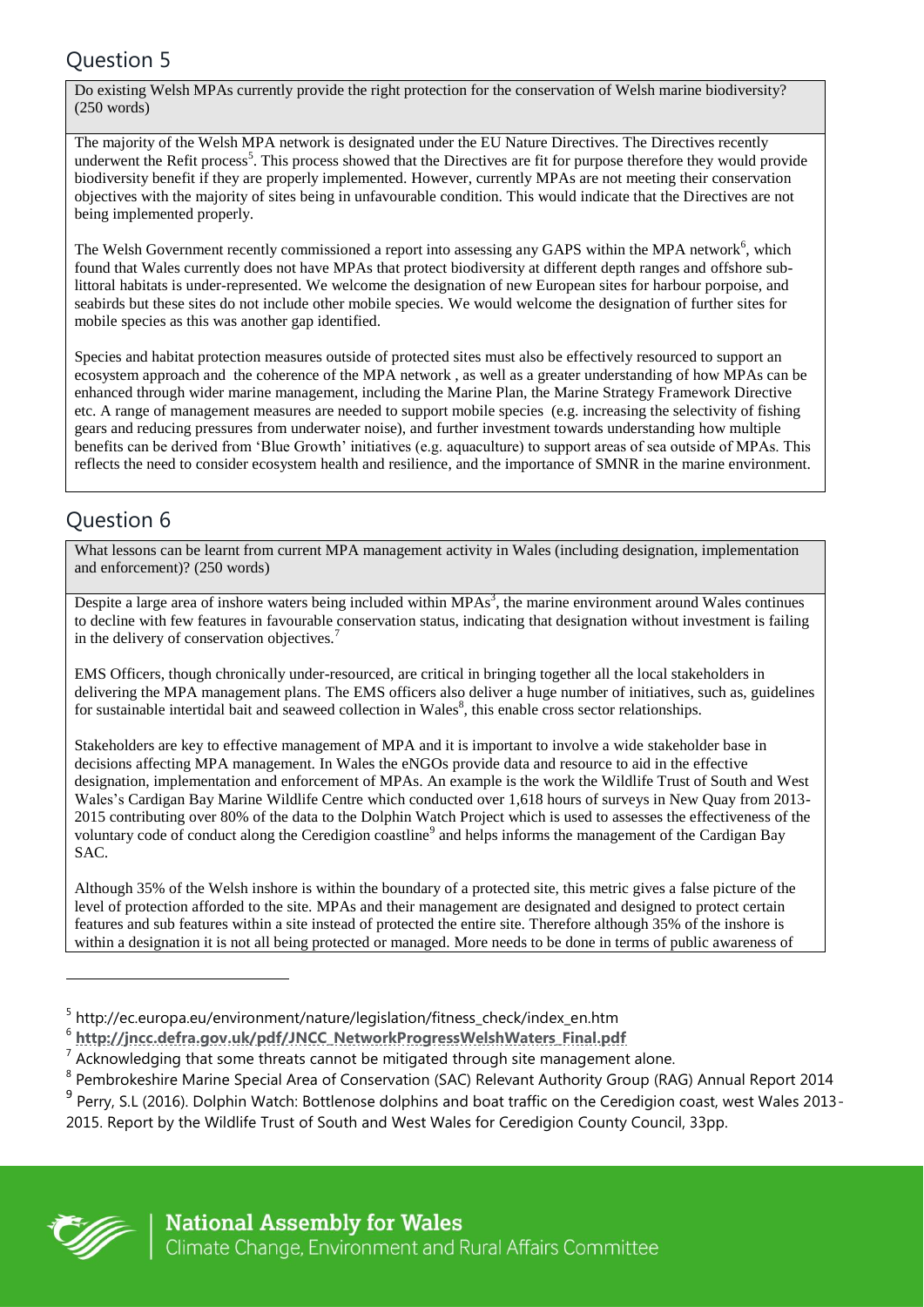what the different types of designations mean and what the desired outcomes of the protection are.

#### Question 7

Are there MPA examples or practices elsewhere that Wales can learn from? (250 words)

MPA and different ways of marine management are not new concepts, however there is no single example of best practice and management often has to be tailored to the specific needs of individual sites or networks.

New Zealand have been pioneers in the development of MPAs and deriving multiple benefits from designations<sup>10</sup>. As of 2014 New Zealand had 35 Marine Reserves that are operated on a strict no-take bases but still allowing scientific research and no-disturbance recreational use<sup>11</sup>. Although initially there was resistance from certain interests, it has been shown that this protection, along with full monitoring and evidence has had biodiversity benefits but also social and economic benefits, through tourism and recreation and indirectly to fisheries through overspill effects.

It is important to understand how success of the MPAs are measured, and the overall priorities for the site. It is clear from the example from New Zealand that improving biological condition can have positive social and economic benefits, however these secondary benefits cannot be measured on the same time scale as the biodiversity as they come as a result of the primary benefit of biodiversity restoration.

Examples from New Zealand and the Philippines<sup>12</sup> show that it is important from the beginning of the process through to the management of the sites to have full engagement of the local community and all relevant stakeholders, to enable the best management of the sites.

### Question 8

The majority of Wales' MPAs are designated under the EU Habitats Directive. How should the Welsh Government's approach to MPA management take account of the UK's decision to leave the European Union? (250 words)

 $12$  Christie P. White A. Deguit E. (2002) Starting point or solution? Community-based marine protected areas in the Philippines. Journal of Environmental Management 66 pp 441-454



 $\overline{a}$ 

 $10$  Ballantine B. (1995). Networks of "no-take" marine reserves are practical and necessary. Marine protected areas and Sustainable fisheries 300pp

 $11$  Ballantine B. (2014) Fifty years on: Lessons from marine reserves in New Zealand and principles for a worldwide network. Biological Conservation 176 pp297-307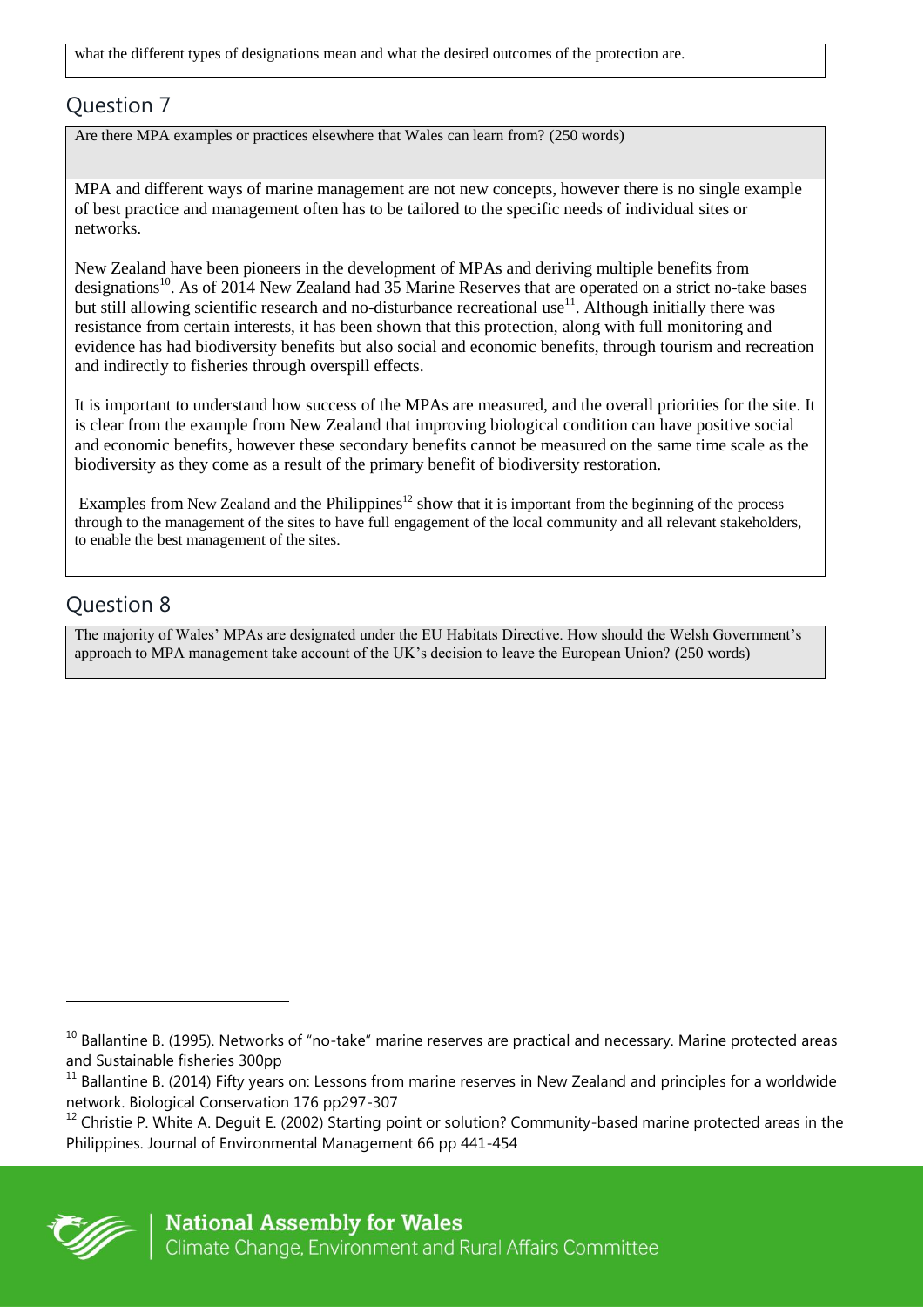With the exception of Skomer and coastal/intertidal SSSIs, all of Wales' MPAs are Natura 2000 sites – designated under the EU Habitats and Birds Directives, transposed into domestic law via Regulations. It is imperative that these Regulations, supporting site designation and management, are not lost with the UK's exit from the EU. It is important to note that, unlike the majority of terrestrial Natura 2000 sites which are underpinned by SSSIs, European Marine Sites are not underpinned by any domestic designation.

The how and why behind effective management of MPAs did not change on the 24<sup>th</sup> of June<sup>13</sup>. However, in leaving the EU, Wales will almost certainly lose the European Commission and European Court of Justice as powerful tools in accountability and in driving forward the implementation of EU laws. There must be a replacement, affordable way of access to justice to enforce protection. The UK will still be subject to the Aarhus convention on access to environmental justice. The need to restore and enhance the environment and not downgrade on current levels of protection must be central to the negotiating process.

Cross-border collaboration around the UK for the establishment of an ecologically coherent network of MPAs remains critical. WWF's report<sup>14</sup> shows that significant gaps exist in the Celtic Seas MPA network, particularly in the offshore area, highlighting the need for Governments across the UK, Ireland and France to work together to coordinate their work to deliver an ecologically coherent network.

Wales, and the UK, is also likely to lose access to an evolving knowledge base and guidance in monitoring and enforcement processes, as developed under the MSFD, as well as financial support for wider marine management e.g. the eventual loss of European Marine Fisheries Fund (EMFF). For example, the EU commission will draw up plans to improve implementation and increased investment, following the Nature Directives fitness check<sup>20</sup>. Proper implementation of what we have, targets for consistent and effective MPA management, as well as transparent partnership working with industry, NGOs and other stakeholders to fulfil monitoring and enforcement needs, will be important moving forward.

As well as shoring up current levels of protection conferred by European legislation, Wales must fully utilise domestic legislation and the Marine Conservation Zones designations, whilst still driving for stronger, better standards. Current predictions indicate that the 2020 Aichi Biodiversity targets<sup>15</sup> globally won't be met and Wales has already missed the OSPAR 2016 deadline of a well-managed ecologically coherent network of MPAs<sup>16</sup>. However research has demonstrated that if provided with good management, MPAs can bring economic, social and environmental benefits<sup>17</sup>.

### Question 9

If you had to make one recommendation to the Welsh Government from all the points you have made, what would that recommendation be? (250 words)

<sup>17</sup> http://www.piscoweb.org/publications/outreach-materials/science-of-marine-reserves



 $13$  http://www.waleslink.org/publications/by-work-area/11

<sup>&</sup>lt;sup>14</sup> Rees, S., Foster, N., Langmead, O., Griffiths, C. (2015). Assessment of the Ecological Coherence of the MPA Network in the Celtic Seas: A report for WWF-UK by the Marine Institute, Plymouth University and The Marine Biological Association of the United Kingdom. pp 165.

<sup>15</sup> http://www.birdlife.org/campaign/national-commitments-fall-short-action-needed-safeguard-nature <sup>16</sup> Given that the JNCC assessment of Wales' network of MPAs was published in December 2016, Wales has also missed the OSPAR target for designating as ecologically coherent network of MPAs by 2012 and to ensure it is well-managed by 2016.